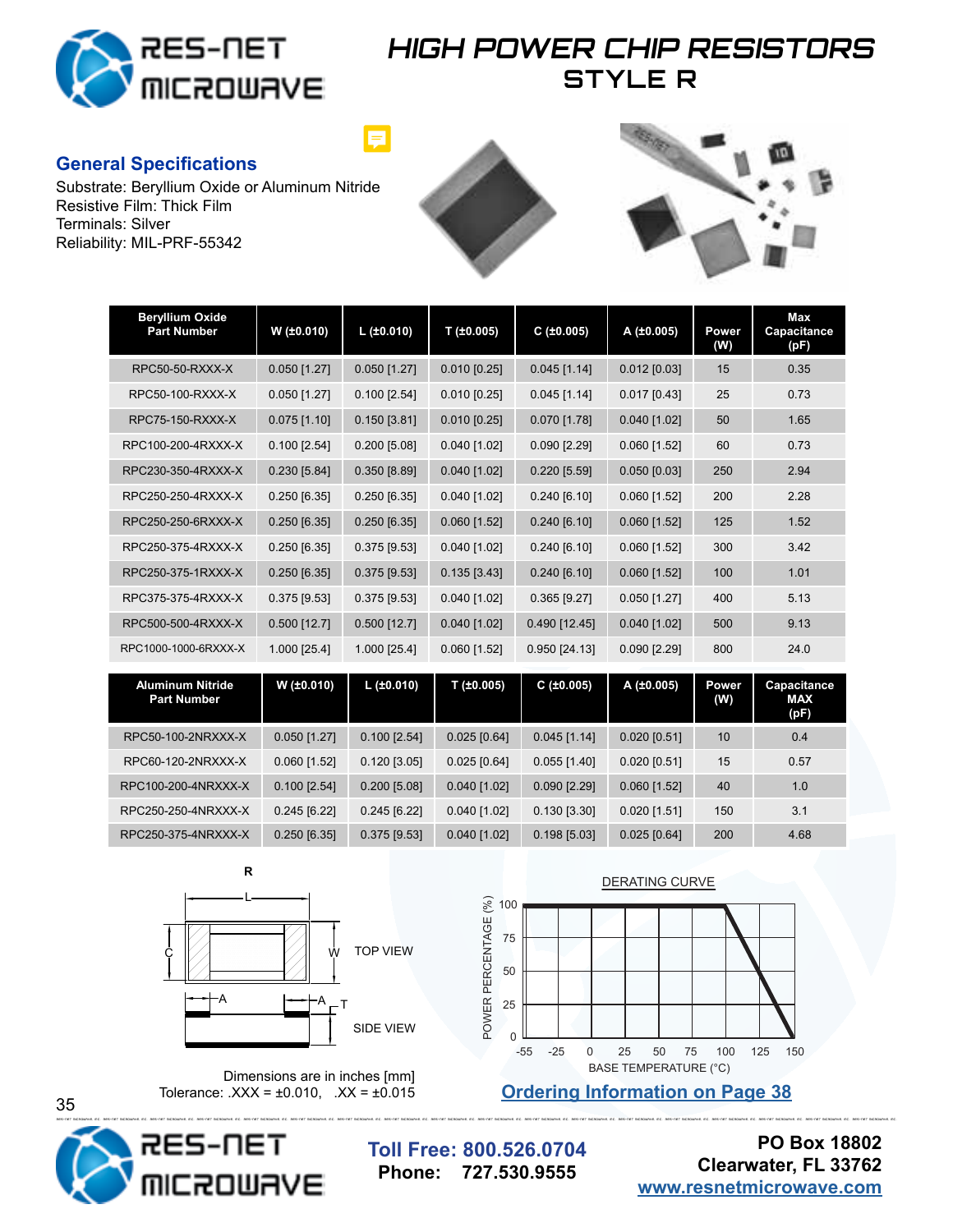# **HIGH POWER CHIP RESISTORS STYLE W**



#### **General Specifications**

Substrate: Beryllium Oxide or Aluminum Nitride Resistive Film: Thick Film Terminals: Silver Reliability: MIL-PRF-55342 Ŗ



| <b>Beryllium Oxide</b><br><b>Part Number</b> | W (±0.010)     | $L$ (±0.010)   | T (±0.005)     | C(±0.005)      | A (±0.005)     | Power<br>(W) | Max<br>Capacitance<br>(pF) |
|----------------------------------------------|----------------|----------------|----------------|----------------|----------------|--------------|----------------------------|
| RPC50-50-WXXX-X                              | $0.050$ [1.27] | $0.050$ [1.27] | $0.010$ [0.25] | $0.045$ [1.14] | $0.012$ [0.03] | 5            | 0.35                       |
| RPC50-100-WXXX-X                             | $0.050$ [1.27] | $0.100$ [2.54] | $0.010$ [0.25] | $0.045$ [1.14] | $0.017$ [0.43] | 10           | 0.73                       |
| RPC75-150-WXXX-X                             | $0.075$ [1.10] | $0.150$ [3.81] | $0.010$ [0.25] | $0.070$ [1.78] | $0.040$ [1.02] | 15           | 1.65                       |
| RPC100-200-4WXXX-X                           | $0.100$ [2.54] | $0.200$ [5.08] | $0.040$ [1.02] | $0.090$ [2.29] | $0.060$ [1.52] | 20           | 0.73                       |
| RPC230-350-4WXXX-X                           | $0.230$ [5.84] | 0.350 [8.89]   | $0.040$ [1.02] | $0.220$ [5.59] | $0.050$ [0.03] | 75           | 2.94                       |
| RPC250-250-4WXXX-X                           | $0.250$ [6.35] | $0.250$ [6.35] | $0.040$ [1.02] | 0.240 [6.10]   | $0.060$ [1.52] | 60           | 2.28                       |
| RPC250-250-6WXXX-X                           | $0.250$ [6.35] | $0.250$ [6.35] | $0.060$ [1.52] | 0.240 [6.10]   | $0.060$ [1.52] | 40           | 1.52                       |
| RPC250-375-4WXXX-X                           | $0.250$ [6.35] | $0.375$ [9.53] | $0.040$ [1.02] | $0.240$ [6.10] | $0.040$ [1.02] | 100          | 3.42                       |
| RPC250-375-1WXXX-X                           | $0.250$ [6.35] | $0.375$ [9.53] | $0.135$ [3.43] | 0.240 [6.10]   | $0.060$ [1.52] | 100          | 1.01                       |
| RPC375-375-4WXXX-X                           | $0.375$ [9.53] | $0.375$ [9.53] | $0.040$ [1.02] | $0.365$ [9.27] | $0.050$ [1.27] | 125          | 5.13                       |
| RPC500-500-4WXXX-X                           | $0.500$ [12.7] | $0.500$ [12.7] | $0.040$ [1.02] | 0.490 [12.45]  | $0.040$ [1.02] | 150          | 9.13                       |
| Aluminum Nitride                             |                |                |                |                |                |              | May                        |

| Aluminum Nit <u>ride -</u><br><b>Part Number</b> | W(±0.010)      | L $(\pm 0.010)$ | $T$ (±0.005)   | C(±0.005)      | A(±0.005)      | <b>Power</b><br>(W) | Max<br>Capacitance<br>(pF) |
|--------------------------------------------------|----------------|-----------------|----------------|----------------|----------------|---------------------|----------------------------|
| RPC50-100-2NWXXX-X                               | $0.050$ [1.27] | $0.100$ [2.54]  | $0.025$ [0.64] | $0.045$ [1.14] | $0.020$ [0.51] | 2                   | 0.4                        |
| RPC60-120-2NWXXX-X                               | $0.060$ [1.52] | $0.120$ [3.05]  | $0.025$ [0.64] | $0.055$ [1.40] | $0.020$ [0.51] | 5                   | 0.57                       |
| RPC100-200-4NWXXX-X                              | $0.100$ [2.54] | $0.200$ [5.08]  | $0.040$ [1.02] | $0.090$ [2.29] | $0.020$ [0.51] | 10                  | 1.0                        |
| RPC250-250-4NWXXX-X                              | $0.245$ [6.22] | $0.245$ [6.22]  | $0.040$ [1.02] | $0.130$ [3.30] | $0.020$ [0.51] | 40                  | 3.1                        |
| RPC250-375-4NWXXX-X                              | $0.250$ [6.35] | $0.375$ [9.53]  | $0.040$ [1.02] | $0.198$ [5.03] | $0.025$ [0.64] | 75                  | 4.68                       |

**STYLE W**



Dimensions are in inches [mm] Tolerance:  $.XXX = \pm 0.010$ ,  $.XX = \pm 0.015$ 



**Ordering Information on Page 38**

**PO Box 18802 Clearwater, FL 33762 [www.resnetmicrowave.com](http://www.resnetmicrowave.com)**

**Toll Free: 800.526.0704 Phone: 727.530.9555**

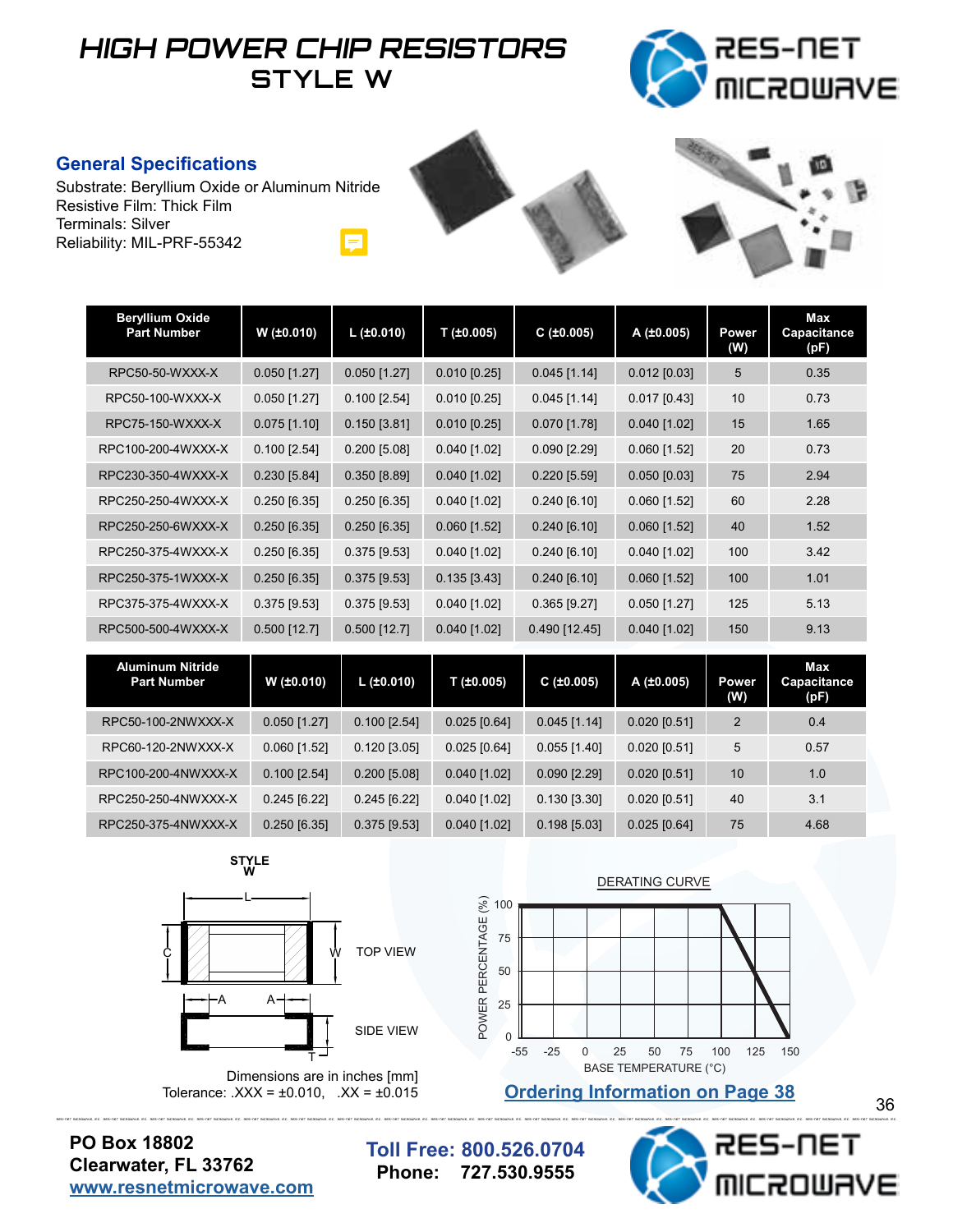

## **HIGH POWER CHIP RESISTORS STYLE Z**

### **General Specifications**

Substrate: Beryllium Oxide or Aluminum Nimde Resistive Film: Thick Film Terminals: Silver Reliability: MIL-PRF-55342



| <b>Beryllium Oxide</b><br><b>Part Number</b> | W (±0.010)     | $L$ (±0.010)   | T(±0.005)      | C(±0.005)      | A (±0.005)     | B (±0.005)     | Power<br>(W) | Max<br>Capacitance<br>(pF) |
|----------------------------------------------|----------------|----------------|----------------|----------------|----------------|----------------|--------------|----------------------------|
| RPC50-50-ZXXX-X                              | $0.050$ [1.27] | $0.050$ [1.27] | $0.010$ [0.25] | $0.045$ [1.14] | $0.012$ [0.03] | $0.010$ [0.03] | 10           | 0.35                       |
| RPC50-80-2ZXXX-X                             | $0.050$ [1.27] | $0.080$ [2.03] | $0.025$ [0.64] | $0.045$ [1.14] | $0.017$ [0.43] | $0.015$ [0.38] | 10           | 0.60                       |
| RPC50-100-ZXXX-X                             | $0.050$ [1.27] | $0.100$ [2.54] | $0.010$ [0.25] | $0.045$ [1.14] | $0.017$ [0.43] | $0.015$ [0.43] | 15           | 0.65                       |
| RPC60-120-2ZXXX-X                            | $0.060$ [1.52] | $0.120$ [3.05] | $0.025$ [0.64] | $0.055$ [1.40] | $0.020$ [0.51] | $0.015$ [0.38] | 10           | 0.7                        |
| RPC75-150-ZXXX-X                             | $0.075$ [1.10] | $0.150$ [3.81] | $0.010$ [0.25] | $0.070$ [1.78] | $0.040$ [1.02] | $0.015$ [1.02] | 35           | 1.65                       |
| RPC100-200-4ZXXX-X                           | $0.100$ [2.54] | $0.200$ [5.08] | $0.040$ [1.02] | $0.090$ [2.29] | $0.060$ [1.52] | $0.025$ [1.52] | 40           | 0.73                       |
| RPC230-350-4ZXXX-X                           | $0.230$ [5.84] | 0.350 [8.89]   | $0.040$ [1.02] | $0.220$ [5.59] | $0.050$ [0.03] | $0.040$ [1.02] | 40           | 2.94                       |
| RPC250-250-4ZXXX-X                           | $0.250$ [6.35] | $0.250$ [6.35] | $0.040$ [1.02] | $0.240$ [6.10] | $0.060$ [1.52] | $0.040$ [1.02] | 200          | 2.28                       |
| RPC250-250-6ZXXX-X                           | $0.250$ [6.35] | $0.250$ [6.35] | $0.060$ [1.52] | $0.240$ [6.10] | $0.060$ [1.52] | $0.040$ [1.02] | 75           | 1.52                       |
| RPC250-375-4ZXXX-X                           | $0.250$ [6.35] | $0.375$ [9.53] | $0.040$ [1.02] | $0.240$ [6.10] | $0.040$ [1.02] | $0.040$ [1.02] | 200          | 3.92                       |
| RPC250-375-1ZXXX-X                           | $0.250$ [6.35] | $0.375$ [9.53] | $0.135$ [3.43] | $0.240$ [6.10] | $0.060$ [1.52] | $0.040$ [1.02] | 75           | 1.01                       |
| RPC375-375-4ZXXX-X                           | $0.375$ [9.53] | $0.375$ [9.53] | $0.040$ [1.02] | $0.365$ [9.27] | $0.050$ [1.27] | $0.040$ [1.02] | 300          | 5.13                       |
| RPC500-500-4ZXXX-X                           | $0.500$ [12.7] | $0.500$ [12.7] | $0.040$ [1.02] | 0.490 [12.45]  | $0.040$ [1.02] | $0.040$ [1.02] | 350          | 9.13                       |

| <b>Aluminum Nitride</b><br><b>Part Number</b> | W (±0.010)     | L $(\pm 0.010)$ | $T$ (±0.005)   | C(±0.005)      | A(±0.005)      | B(±0.005)      | Power<br>(W) | Capacitance<br><b>MAX</b><br>(pF) |
|-----------------------------------------------|----------------|-----------------|----------------|----------------|----------------|----------------|--------------|-----------------------------------|
| RPC50-100-2NZXXX-X                            | $0.050$ [1.27] | $0.100$ [2.54]  | $0.025$ [0.64] | $0.045$ [1.14] | $0.020$ [0.51] | $0.015$ [0.38] | 8            | 0.4                               |
| RPC60-120-2NZXXX-X                            | $0.060$ [1.52] | $0.120$ [3.05]  | $0.025$ [0.64] | $0.055$ [1.40] | $0.020$ [0.51] | $0.015$ [0.38] | 10           | 0.57                              |
| RPC100-200-4NZXXX-X                           | $0.100$ [2.54] | $0.200$ [5.08]  | $0.040$ [1.02] | $0.090$ [2.29] | $0.020$ [0.51] | $0.025$ [0.63] | 30           | 1.00                              |
| RPC250-250-4NZXXX-X                           | $0.245$ [6.22] | $0.245$ [6.22]  | $0.040$ [1.02] | $0.130$ [3.30] | $0.020$ [0.51] | $0.040$ [1.02] | 100          | 3.1                               |
| RPC250-375-4NZXXX-X                           | $0.250$ [6.35] | $0.375$ [9.53]  | $0.040$ [1.02] | $0.198$ [5.03] | $0.025$ [0.64] | $0.040$ [1.02] | 150          | 4.68                              |

**STYLE Z**





**Ordering Information on Page 38** 

Dimensions are in inches  $[mm]$ <br>Tolerance:  $\text{XXX} = \pm 0.010$ ,  $\text{XX} = \pm 0.015$ 



37

**Toll Free: 800.526.0704 Phone: 727.530.9555**

**PO Box 18802 Clearwater, FL 33762 [www.resnetmicrowave.com](http://www.resnetmicrowave.com)**